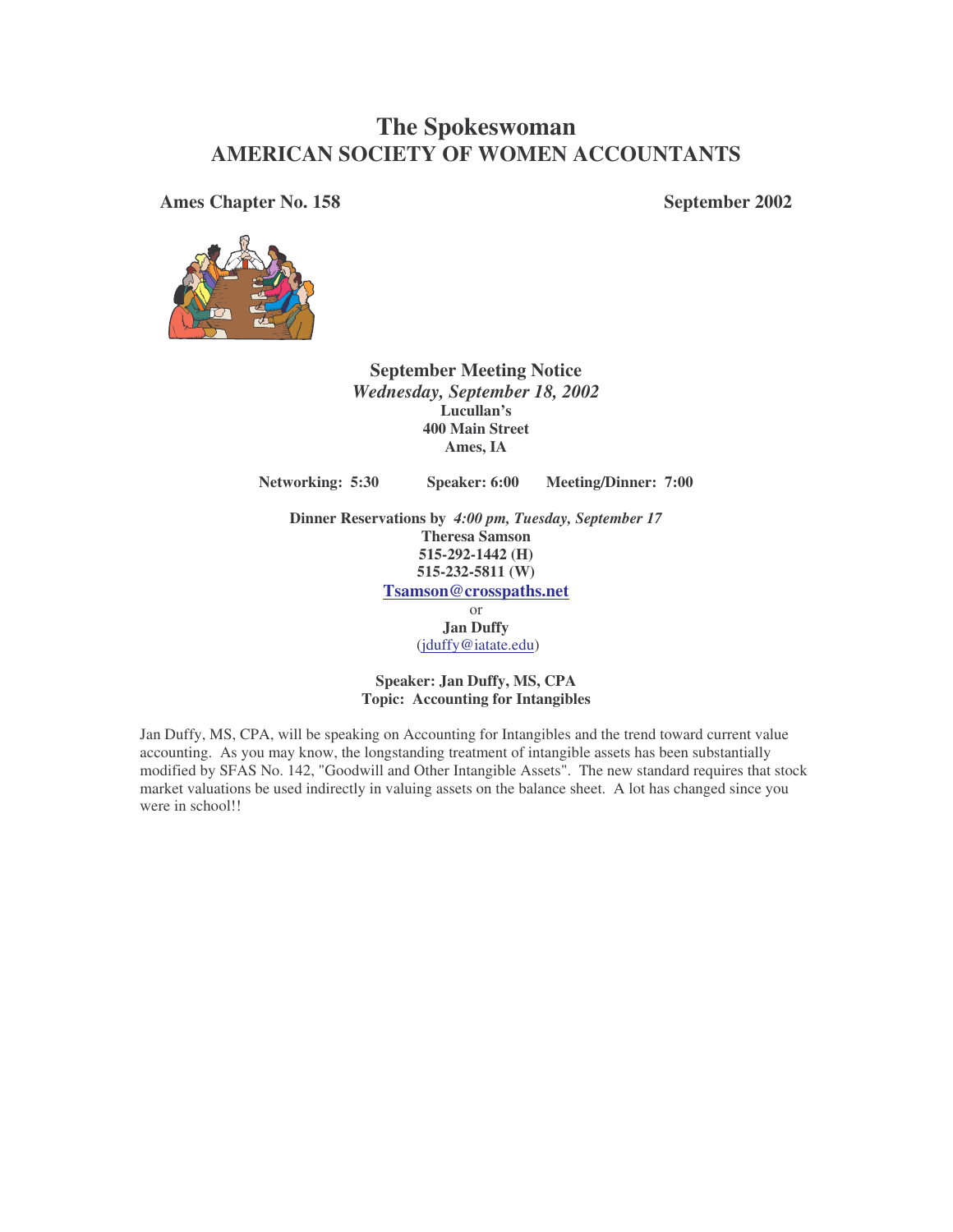

## **President's Message**

For me, fall has always been a time of beginnings. This year, September brings reminders of the vulnerability that has been brought home to us in many ways during the past twelve months.

We currently face professional and personal challenges, as well as economic and political uncertainty. And as I think about what I'd like us to do this year, I am reminded that together our "small but mighty" group has achieved many important goals as a group, including successful public relations events and a regional meeting. We have also celebrated many individual accomplishments since the Chapter was founded in 1989. In this time when public confidence in our profession is at an ebb, it is good to know that we can rely on each other for mutual professional support.

Those of us who have been members awhile have learned that we can count on each other for support in our work and in our lives outside work. This year, my primary goal for the Chapter is to continue to build our skills and knowledge as accountants as we help each other to expand our individual and group potential.

Thank you to each of you because it is your contribution that makes this Chapter a success and a value to each and all of us.

### **Minutes**

### **American Society of Women Accountants** Ames Chapter #158 Membership Meeting July 17, 2002

- **Call to Order:** The July 2002 Membership Meeting of the Ames Chapter #158 was called to order by President Margaret Munson at Wandling Engineering in Ames on Wednesday, July 17 at 7:17 pm. Those in attendance were Jan Duffy, Nancy Campbell, Karen Jacobson, Kate Mulder, Margaret Munson, Brenda O'Neall-Smith, Beverly Wandling, Theresa Sampson and Cindy Sippel. A quorum was present. One guest was also present.
- **Minutes:** Motion made by Jan Duffy and seconded by Cindy Sippel that the June 2002 minutes be approved as printed in the Bulletin. Motion carried.
- **Treasurer's Report:** No Treasurer's report was given, as records have not been transferred from the outgoing Treasurer. It was noted that the Treasurer's report will be included in the Bulletin each month and the year-end Treasurer's report for the past fiscal year will be in the Bulletin as well.

#### **Old Business**

#### **Committee Reports:**

**Membership Committee:** An application for regular membership was presented for Margaret Wilson of Nevada. Motion made by Jan Duffy and seconded by Brenda O'Neall-Smith that the application be accepted pending approval by National. Motion carried.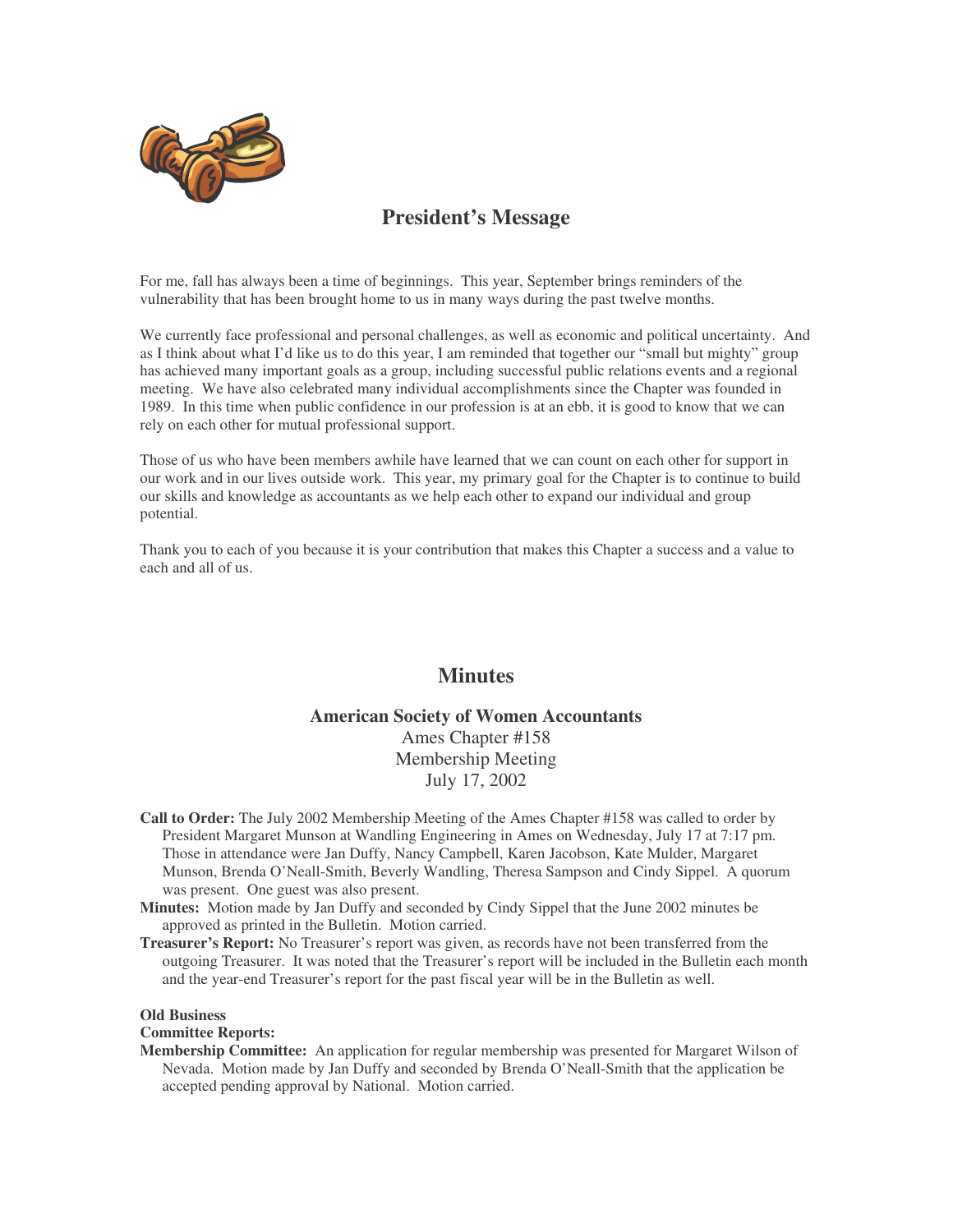**General:** Jan Duffy read a thank you letter from Kyle Briese, our special scholarship winner, and a thank you from Kate Mulder for the member contributions to the scholarship fund in memory of her mother. Cindy Sippel passed around two thank you notes she received from two of our other scholarship winners, Susan Schuster and Kari Baas. Cindy will report on suggested guidelines for handling member situations (e.g., hospitalizations, family deaths, etc.) at the next meeting. Karen Jacobson introduced guest Jane Mortvedt from Story City.

#### **New Business:**

- **Next Meeting:** The next meeting will be September 18, 2002. There will be no August meeting. The October meeting will be held with the Des Moines Chapter. Since it is their turn to host the meeting, it will be on their regular meeting night of October 15<sup>th</sup>.
- National Conference: The National Conference is being held in New Orleans starting October 16<sup>th</sup>. After discussion regarding the baskets provided at National to raise money for scholarships by the Educational Foundation, Jan Duffy moved, seconded by Beverly Wandling, motion carried that we do not provide a basket this year. On motion made by Cindy Sippel, seconded by Brenda O'Neall-Smith, motion carried that we contribute \$200 to the Educational Foundation at the Annual Meeting if it can be included in the budget for the year as presented at the September meeting and if \$200 in total is not in the budget, that the difference be made up by the members.

**Adjournment:** Motion made by Nancy Campbell and seconded by Brenda O'Neall-Smith that the meeting be adjourned. Motion carried. The meeting was adjourned at 7:55 pm.

Respectfully submitted,

Karen Jacobson Secretary

### **Community Information**

### **Mary Greeley Medical Center cordially invites YOU to attend a**

### **VOLUNTEER ROUNDUP TEA**

Monday, October 7, 2002  $2$  to  $4$  p.m.

ISU Brunnier Art Museum Scheman Building, Ames

Please join us to learn how volunteers make a difference at Mary Greeley Medical Center

- Healing Environment Art/Music
- $\bullet$  Services to Patients & Families
- Support to Departments
- Community Health Education
- $\bullet$  Supplemental Funding for MGMC

*RSVP: by October 1 … 515-239-2210*

AND attend a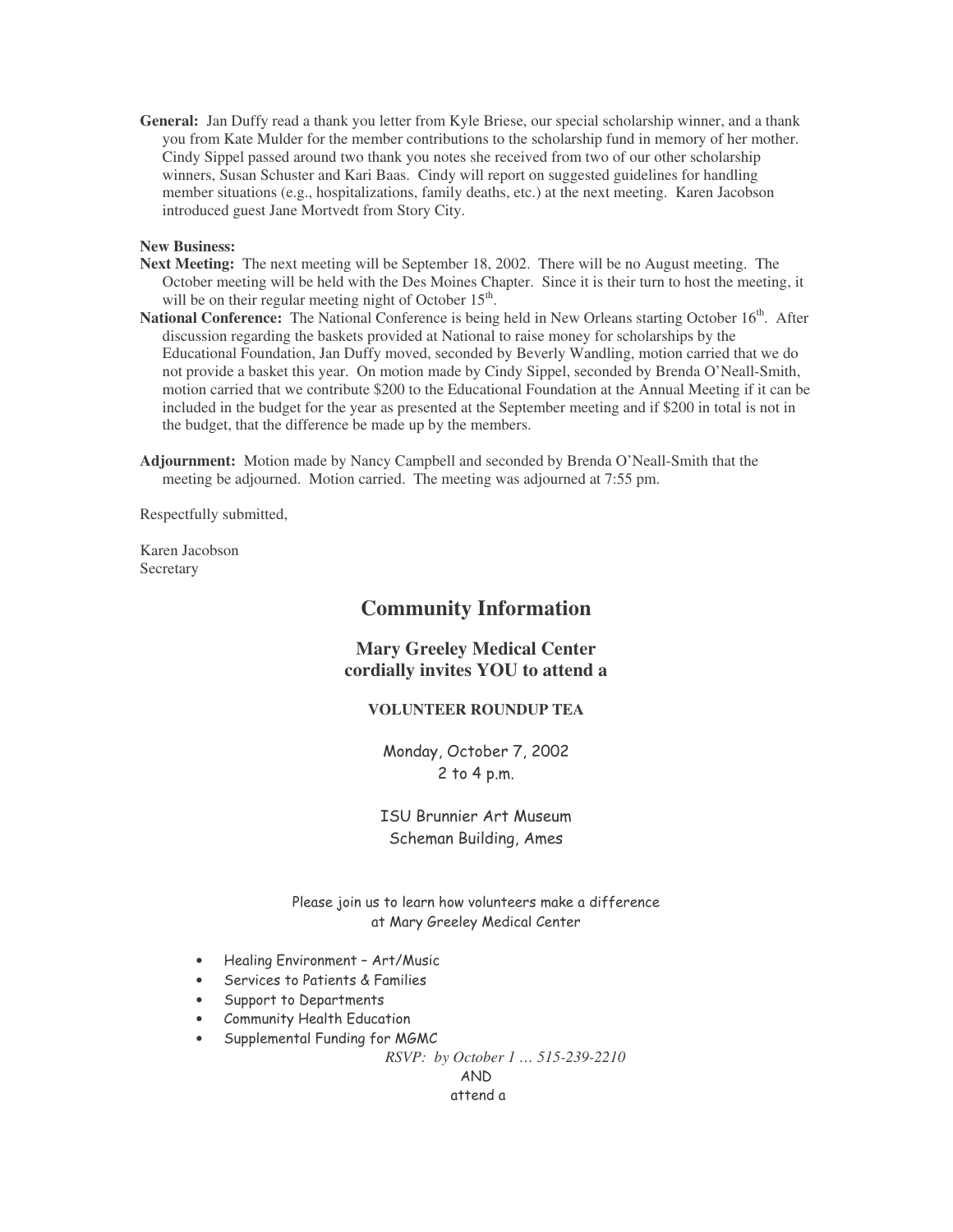#### **SPECIAL PRIVATE SHOWING**

of

## **EMotion Pictures: An Exhibition of Orthopaedics in Art**

This nationally touring exhibition will showcase the works of art of orthopaedic surgeons, patients and children and illustrate the healing power of art in their lives. This exhibit debuted in 2001 and has been shown in San Francisco, Washington, D.C., Chicago, Memphis, New York and Madrid, Spain.

### **Christian Petersen**

Works by Christian Petersen, who was a sculptor-in-residence at ISU from 1934-1955 and an inspiring professor in Applied Art, are also on exhibit in the Brunnier Art Museum. During Petersen's 21-year tenure at ISU, he created over 12 major public sculptures and many faculty portrait busts. Currently, additional sculpture and over 400 drawings are available at ISU.

#### **John Bloom Retrospective**

Seventy-five works of art by Bloom, including prints, watercolors and sculpture, will be on exhibit in the Brunnier Art Museum. Bloom's work was clearly influenced by Grant Wood with whom he worked on several projects, including the ISU Library murals.

| <b>Name</b>       | <b>Address</b>                             | <b>Home Phone</b> | Work<br><b>Phone</b> | E-mail                                                   |
|-------------------|--------------------------------------------|-------------------|----------------------|----------------------------------------------------------|
| Campbell, Nancy   | 3630 Fletcher<br>Ames, IA                  | 232-1173          | 239-6456             | Ncampbell@sauer-danfoss.com                              |
| Doran, Mike       | 2412 Timberland Rd<br>Ames, IA             | 292-8193          | 294-9448             | Bdoran@iastate.edu                                       |
| Duffy, Jan        | 2935 Eisenhower<br>Ames, IA                | 232-2213          | 294-1481             | Jduffy@iastate.edu<br>Jduffyisu@aol.com                  |
| Gibson, Elisa     |                                            |                   |                      | Egibson@midwestins.com                                   |
| Jacobson, Karen   | 107 Lafayette Ave.<br>Story City, IA 50248 | 733-2660          | 733-4325             | Kjacobson@bethany.storycity.net<br>Bethany@storycity.net |
| Jenkins, Pat      | 2608 Northwestern Ave.<br>Ames, IA         | 232-7672          | 685-5205             | Pat.jenkins@GarstSeedCo.com<br>Pienkins@netins.net       |
| Ketchum, Jennifer | 205 Oak St.,<br>Colo, IA 50056             | 377-3338          |                      | BizTeam@aol.com<br>Jnjketch@netins.net                   |
| Kobernusz, Lisa   | 1409 Aldrich Avenue<br>Boone, IA 50036     | 432-3999          | 432-8636             | Henkel@opencominc.com                                    |
| Landers, Marti    | 3310 N.E. Briarwood Dr.<br>Ankeny, IA      | 965-8142          |                      | Mlanders244@earthlink.net                                |

## **Membership List of Ames Chapter**